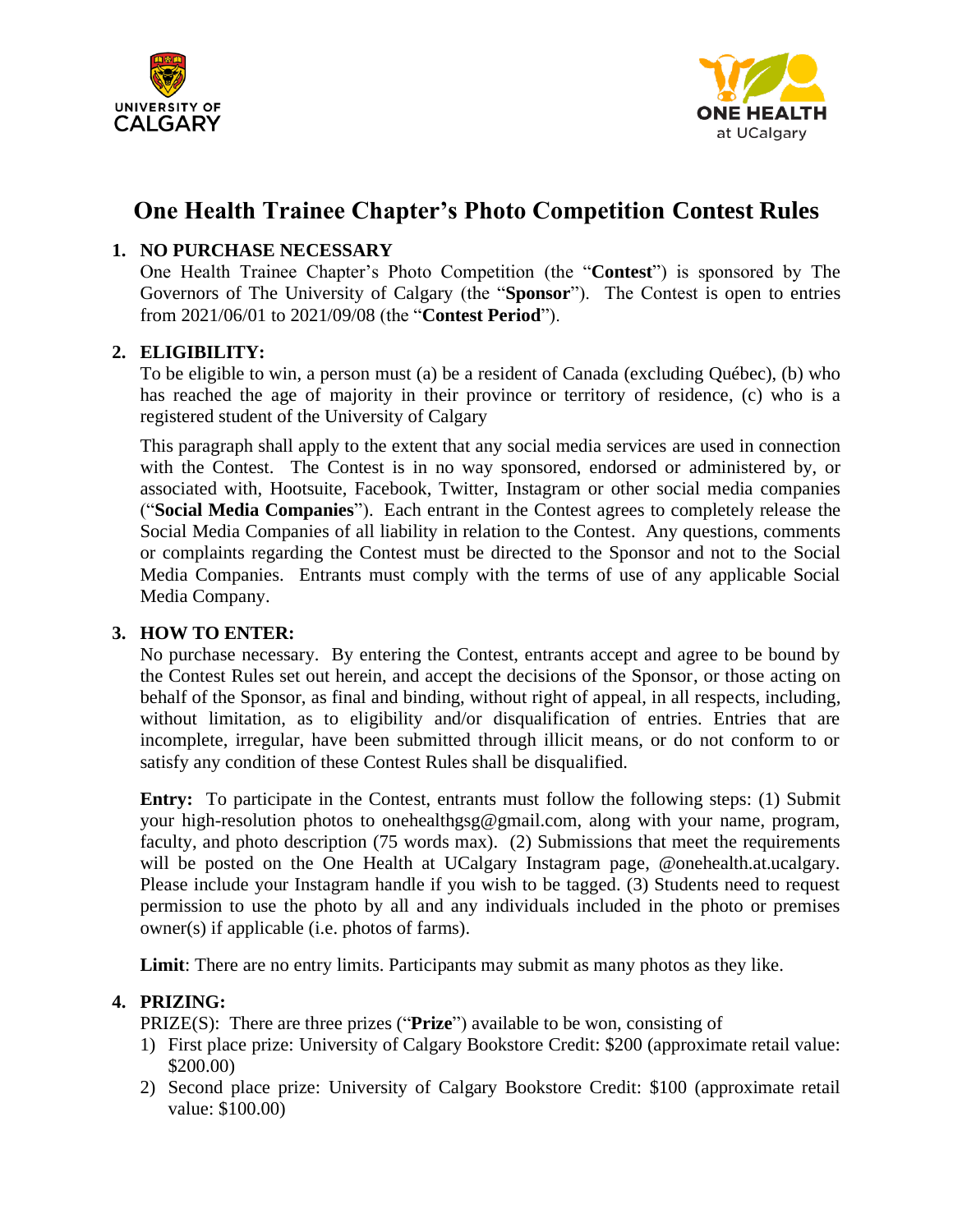3) Third place prize: University of Calgary Bookstore Credit: \$50 (approximate retail value: \$50.00)

GENERAL: Prizes must be accepted as awarded and are not transferable or refundable. No substitutions except at Sponsor's option. Sponsor reserves the right, in its sole and absolute discretion, to substitute the Prizes or a component thereof with a prize of equal or greater value, including, without limitation, but at Sponsor's sole discretion, a cash award. Nonmonetary Prizes may not be sold to, bartered with, purchased by or utilized by a third party.

#### **5. Winner Selection Process:**

PRIZE: The Sponsor will randomly draw one entry on or about 2021/11/08. Odds of winning a Prize depend on the number of eligible entries received during the Contest Period and, subject to any limits on the number of entries as specified in these Contest Rules, the number of entries by the participant. The Sponsor may reject any entry if, in its absolute discretion, it considers the entry to contain inappropriate content.

The selected potential winners will be contacted by approximately 2021/11/09. Prizes will be delivered to winners by approximately 2021/11/15.

BEFORE BEING DECLARED A WINNER, each potential winner, or, if the potential winner is under the age of majority in their jurisdiction of residence, the potential winner's parent or legal guardian, must sign and return within five (5) business days of notification a declaration and release prepared by the Sponsor, which, among other things: (i) requires the eligible winner to correctly answer a time-limited mathematical skill-testing question without mechanical or other aid; (ii) confirms compliance with these Contest Rules; (iii) acknowledges acceptance of the Prize as awarded; (iv) agrees to release the Releasees from any and all loss, harm, claims, cost, expense (including legal and other professional expenses), demands, damages, actions or causes of action whatsoever which the potential winner, his/her heirs, executors or administrators may or thereafter have against any of the Releasees in respect of or relating to participation in the Contest, participation in any contestrelated activity or the acceptance, use or misuse of the Prize. If the eligible winner: (a) declines the Prize; or (b) fails to correctly answer the skill-testing question; or (c) fails to return the properly executed Contest documents within the specified time, then he/she will be disqualified (and will forfeit all rights to the Prize) and the Sponsor reserves the right, in its sole and absolute discretion, to select an alternate eligible entry. If a selected potential winner fails to receive a Prize in accordance with these Contest Rules, an alternate potential winner will be drawn. Any such alternate potential winner will be required to comply with these Contest Rules, including the above requirements related to the declaration and release.

#### **6. General Conditions:**

By participating in the Contest, each selected entrant agrees to abide by these Contest Rules and the decisions of the Sponsor and judges with respect to all aspects of the Contest. All photographs and related text entered in the Contest shall remain the property of the respective entrants. In consideration of the opportunity to enter the Contest, each entrant, by entering the Contest, grants the Releasees a paid-up, perpetual, irrevocable, non-exclusive, worldwide licence to use his or her entries (including but not limited to photographs, video and text)